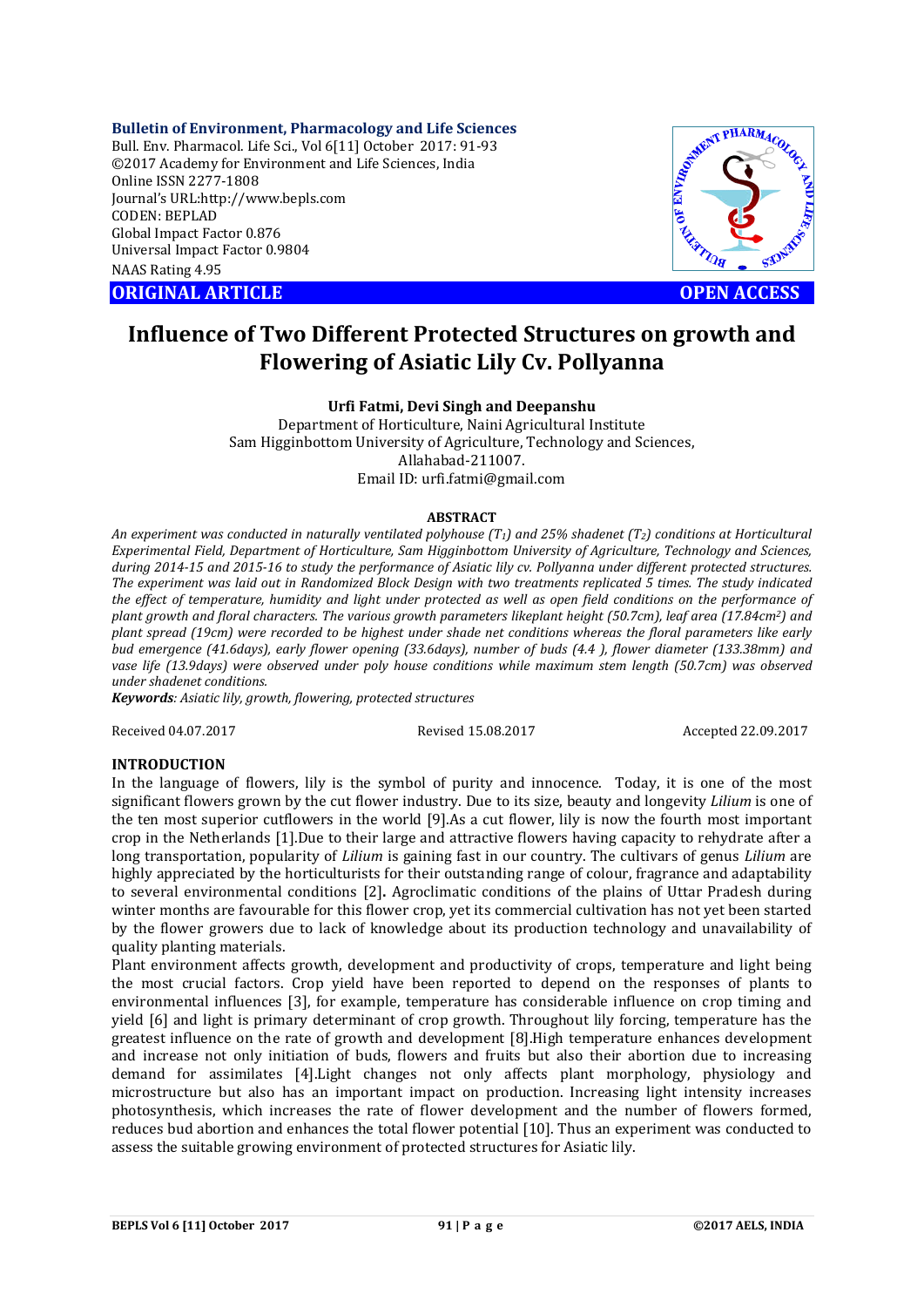#### **Fatmi** *et al*

## **MATERIALS AND METHODS**

The present experiment entitled "**Influence of two different protected structures on growth and flowering of Asiatic lily cv. Pollyanna"** was conducted at Horticultural Experimental Field, Department of Horticulture, Sam Higginbottom University of Agriculture, Technology and Sciences, during 2014- 15and 2015-16. The study was laid out as Randomized Block Design with 2 different protected structures (Polyhouse  $T_1$ /Shadenet  $T_2$ ) which were replicated 5 times. Twenty five number of plants per replications were used.Weeds and stubble were removed and the landwas brought to a fine tilth and raised beds were prepared in shadenet and polyhouse. The bulbs were planted at a depth of 6-8cm. The experimental site was kept weed free by periodic hand weeding. Irrigations were given as and when required, during crop growth period. Timely observations related to growth and flowering parameters was recorded. Data was recorded on plant height(cm), leaf area(cm<sup>2</sup>), plant spread(cm), stem girth(mm),days to bud emergence, days to flower opening, number of buds, stem length(cm), flower diameter(mm) and vase life(days). Thesedata were subjected to analysis of variance technique (ANOVA).

# **RESULTS AND DISCUSSION**

## **Growth parameters**

Data on growth characters (Table 1) showed that three different growing conditions affected plant height, leaf area, plant spread, and stem girth. Maximum plant height (50.7cm), maximum leaf area (17.84cm2), maximum plant spread (19.0cm) and was recorded under Shadenet ( $T_2$ ) as compared to Polyhouse  $(T<sub>1</sub>)$ conditions.This may be due to low light intensity which results in taller plants, change in leaf morphology, wherein plants grown under shade conditions develop large thin leaves with lesser stomata to compensate for the reduction in light intensity by increasing the surface area for the process of photosynthesis, horizontal leaf orientation for better light interception, enhanced photosynthesis and respiration due to the favorable micro-climatic conditions in the shadenet house. Whereas maximum stem girth (13.77mm) was found in polyhouse which may be attributed to higher assimilation of photosynthates in plants grown under polyhouse conditions coupled with lesser plant height which resulted in increase in the girth of stem.This might be due to a modification of climatic condition throughout the crop growth period coupled with better assimilation of nutrients.

## **Floral parameters**

Data on floral characters **(Table 2)**revealed that minimum days taken for bud emergence was observed in polyhouse  $T_1(41.6$  days) and maximum days was found to be in shadenet  $T_2(54.8$  days) and similarly minimum days taken to flower opening was observed in polyhouse  $T_1$  (33.6 days) and maximum was found to be in shadenet  $T_2$  (41.7 days). This might be due to accumulation of photosynthates which triggered early initiation of flowers.The early bud initiation was observed during high temperatures, which promoted quicker transition from the vegetative state to the reproductive state. Polyhouse climate influenced the crops to early bud emergence and flower opening earlier than open field and shade net due to the advancement of required heat unit or thermal time of the crops which were grown inside the polyhouse. Maximum number of buds was found to be in polyhouse  $T_1$  (4.4) and minimum number of buds was observed in shade net  $T_3$  (1.4). This might be due to favourable climatic conditions coupled with faster growth and sufficient accumulation of photosynthates inside the polyhouse as compared toshadenet where low light intensity is insufficient to trigger bud formation and development.However, maximum stem length (50.7cm)was observed in shadenet which may be attributed to the fact that plants grown under shade tend be taller to compensate for reduction in light intensity. Similarly, maximum flower diameter (133.38mm) and vase life (13.9days) were observed in polyhouse  $T_1$  followed by shadenet T2. This may be due to better light and temperature conditions inside the polyhouse coupled with leaf area which enabled the accumulation of more amount of photosynthates thus, resulting in more flower diameter and better quality flower.

Pollyanna

| <b>Treatment</b>  | Plant      | Leaf Area $\text{(cm}^2\text{)}$ | Plant spread(cm) | <b>Stem</b> |  |  |  |
|-------------------|------------|----------------------------------|------------------|-------------|--|--|--|
|                   | height(cm) |                                  |                  | girth(mm)   |  |  |  |
| Polyhouse $(T_1)$ | 42.6       | 14.55                            | 12.6             | 13.77       |  |  |  |
| Shadenet $(T_2)$  | 50.7       | 17.84                            | 19.0             | 11.35       |  |  |  |
| CV                | 0.804      | 3.930                            | 4.566            | 3.362       |  |  |  |
| CD(5%)            | 0.677      | 1.148                            | 1.298            | 0.761       |  |  |  |